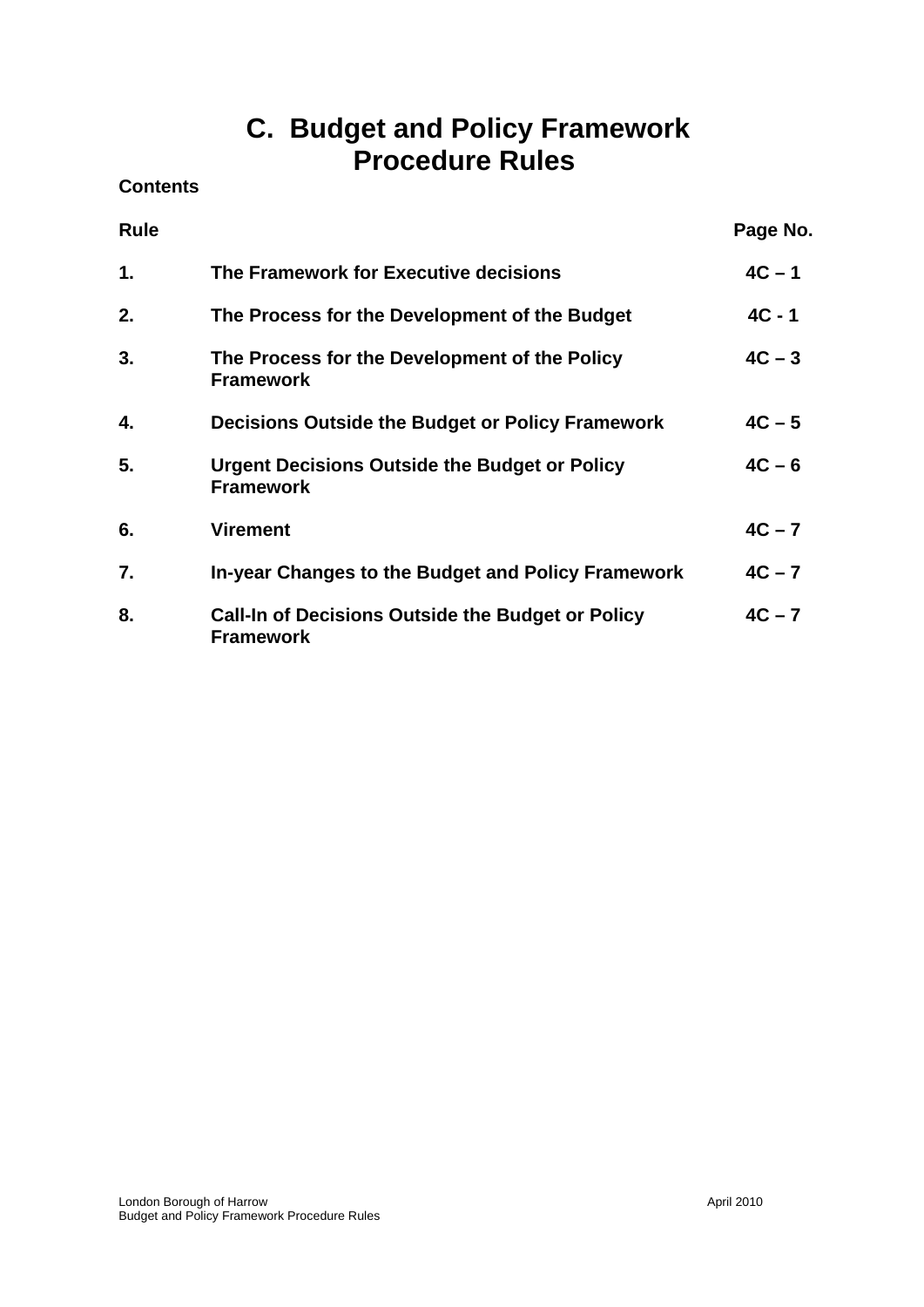# **BUDGET AND POLICY FRAMEWORK PROCEDURE RULES**

## **1. The Framework for Executive Decisions**

The Council will be responsible for the adoption of its budget and policy framework as set out in Article 4. Once the budget or a policy framework is in place, it will be the responsibility of the Executive to implement it.

## **2. The Process for the Development of the Budget**

#### **Timetable and consultation**

- (a) Before the publication of any draft budget proposals, the Executive shall agree a timetable for the consideration of the budget. The timetable shall accord with these Rules and shall also detail the process for consultation on the budget with local stakeholders and others.
- (b) The Executive shall then arrange appropriate consultation on these draft budget proposals with local stakeholders and others. Details of the consultation process shall be included in the Forward Plan of the Authority.

#### **Reference to the Overview and Scrutiny Committee**

- (d) The draft budget proposals of the Executive shall also be referred to the Overview and Scrutiny Committee for advice and consideration. A copy of the proposals shall be sent as soon as available to all members of that Committee.
- (e) The Overview and Scrutiny Committee may conduct further consultation as it considers appropriate except that this should not duplicate any consultation already carried out or proposed to be carried out by the Executive.
- (f) The Overview and Scrutiny Committee shall report to the Executive on the outcome of their consideration of the draft budget proposals and may make such recommendations, as it considers appropriate. The Executive must consider any report or recommendations made by the Overview and Scrutiny Committee before it submits its budget to the Council for approval. When making its report to the meeting of the Council on the budget the Executive must state how it has taken into account any recommendations from the Overview and Scrutiny Committee.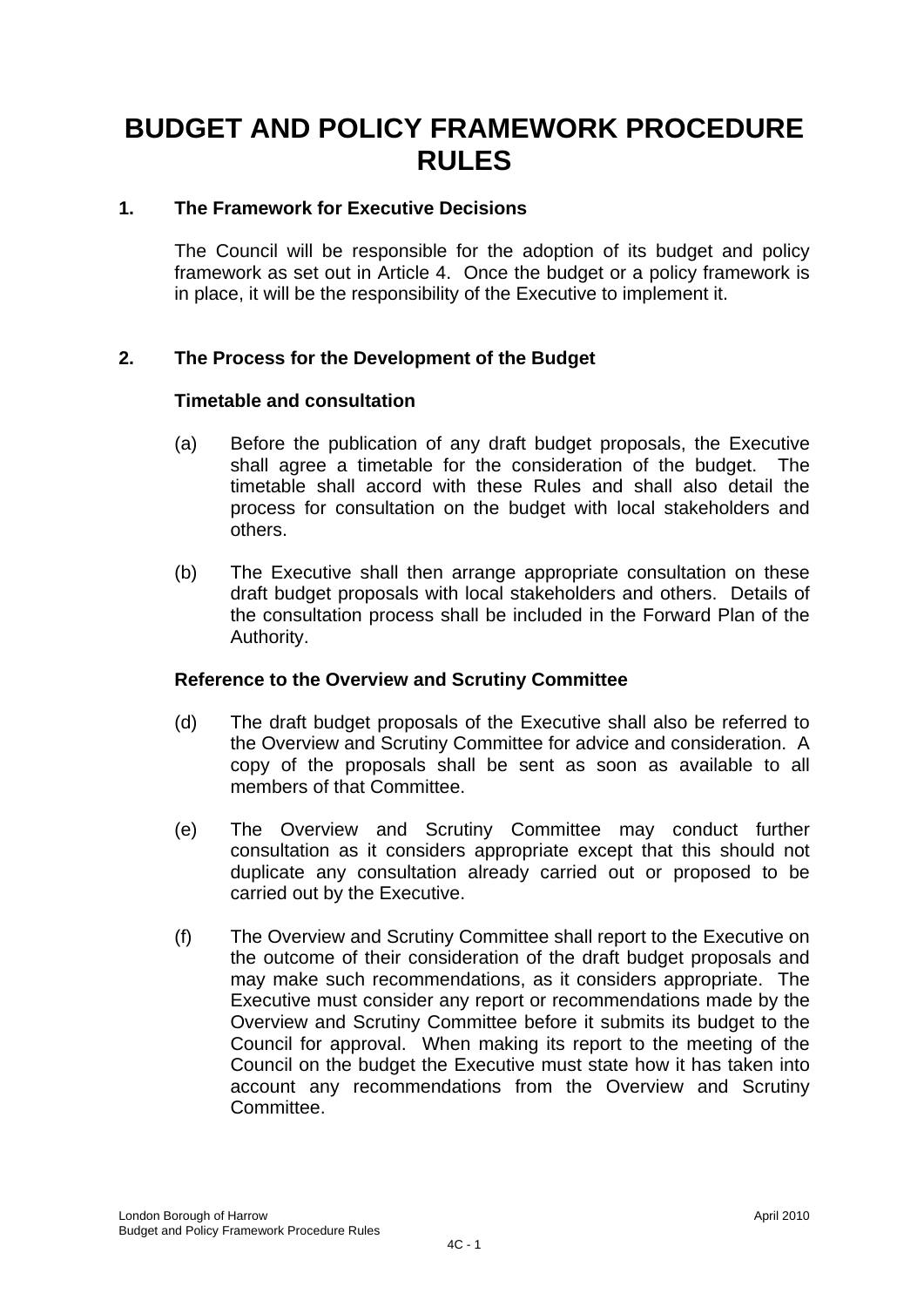# **Consideration of the budget by the Council**

- (g) The Council may:
	- adopt the budget proposals of the Executive:
	- may amend them:
	- refer them back to the Executive for further consideration.
- (h) A decision by Council to adopt the proposals comes into effect immediately.
- (i) A decision to amend or refer back the proposals shall come into effect after five clear working days from the day on which the Council meeting makes its decision unless the procedure in (j) below is invoked by the Leader.
- (j) In circumstances where the Executive budget proposals have been amended and before the expiry of the five clear working days period, the Leader of the Council may give notice to the Director of Legal & Governance Services that he or she objects to some or all of the amendments made by the Council. The decision of the Council shall not then come into effect until the completion of the procedure in subparagraph (k) below.
- (k) When the Leader of the Council gives notice to the Director of Legal & Governance Services under sub-paragraph (j) above or where the Council has decided to refer the budget back to the Executive the Director of Legal & Governance Services shall:
	- (i) arrange for a meeting of the Executive to consider the proposals made by the Council. The Executive may:
		- agree with the proposals of Council;
		- reject the proposals of Council:
		- make further amendments.
	- (ii) following the meeting of the Executive, convene a further meeting of Council to give further consideration to the budget. The further meeting of the Council shall be called for the day that is not more than 14 calendar days nor less than 7 calendar days after the giving of notice by the Leader, and shall commence at 7.30 pm, unless agreement is reached by the Chair and the Leaders of all political groups on the Council to an alternative date or time.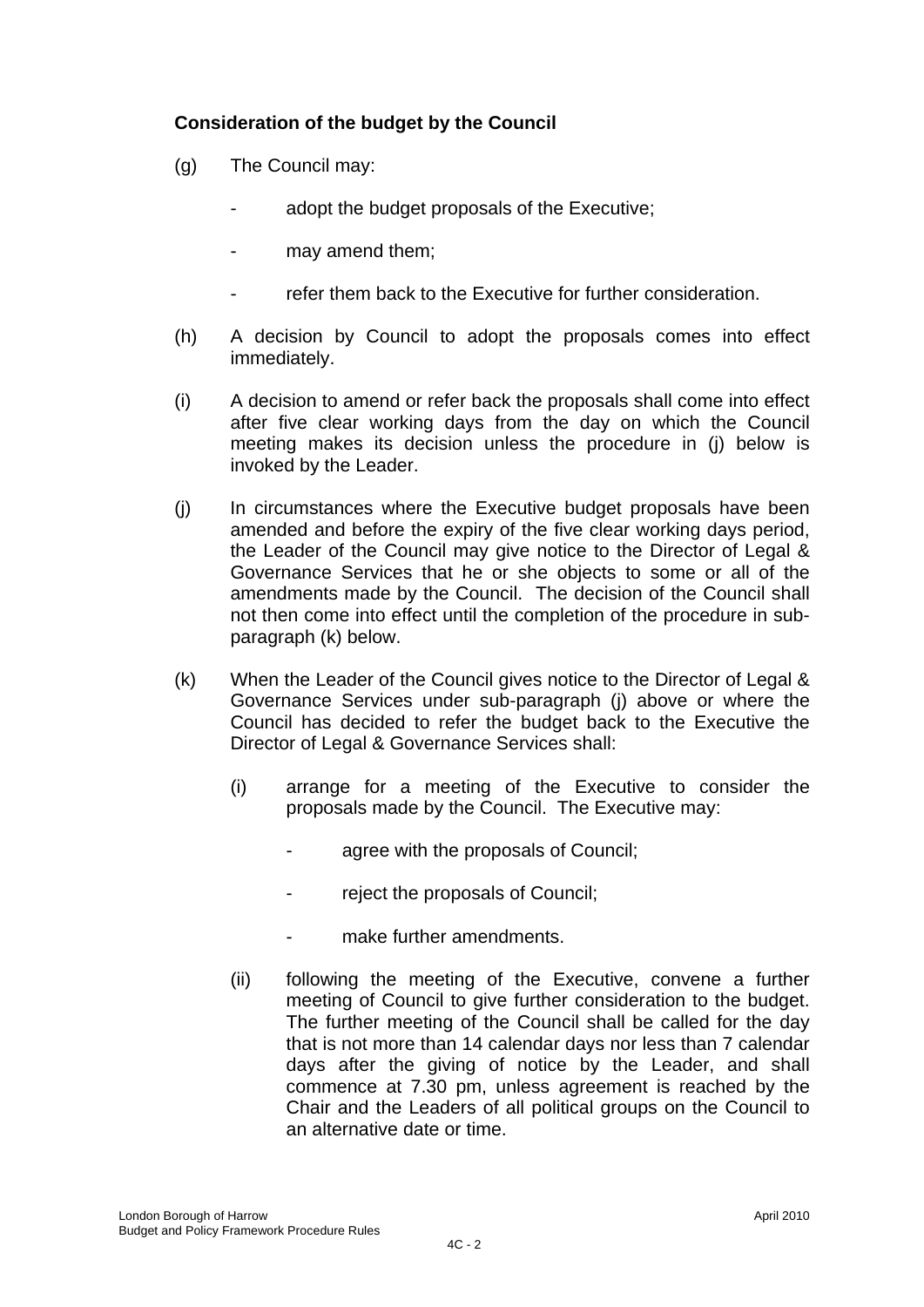(l) The Council at its further meeting to consider the budget can agree the proposals of the Executive or can amend the proposals. Their decision is then effective immediately.

## **Budget variation**

(m) When approving the budget the Council shall also specify the extent of controls (if any) on the use of contingencies and reserves which may be undertaken by the Executive in accordance with paragraph 6 of these Rules. The Executive may not make any other changes to the budget determined by the Council.

## **After setting the budget**

(n) As soon as practicable after the determination of the budget the Executive shall publish and make available to the public information on the budget determined for the following Municipal Year.

## **3. The Process for the Development of the Policy Framework**

#### **Timetable and consultation**

- (a) In accordance with the Local Authority (Functions and Responsibilities) (England) Regulations 2000 any approval to the following Plans and Strategies is reserved to the Council:
	- Children and Young People's Plan
	- Crime and Disorder Reduction Strategy
	- □ Gambling Policy
	- □ Licensing Authority Policy Statement
	- Licensing Policy
	- Local Implementation Plan (formerly the Local Transport Plan)
	- Plans and strategies which together comprise the Development Plan
	- Sustainable Community Strategy
	- **D** Youth Justice Plan

The Harrow Corporate Plan and the Equalities Scheme are also reserved to the Council.

 (b) At the start of each Municipal Year the Executive will determine a timetable for the preparation and consideration of those Plans and Strategies listed in (a) above that are required to be made in that year. The timetable will detail the meeting of the Executive which it is expected that the Plan or Strategy will be agreed for recommendation to Council, the meeting of the Overview and Scrutiny Committee to which the matter is to be referred (see (e) below) and the date of the Council meeting at which the recommendation will be considered.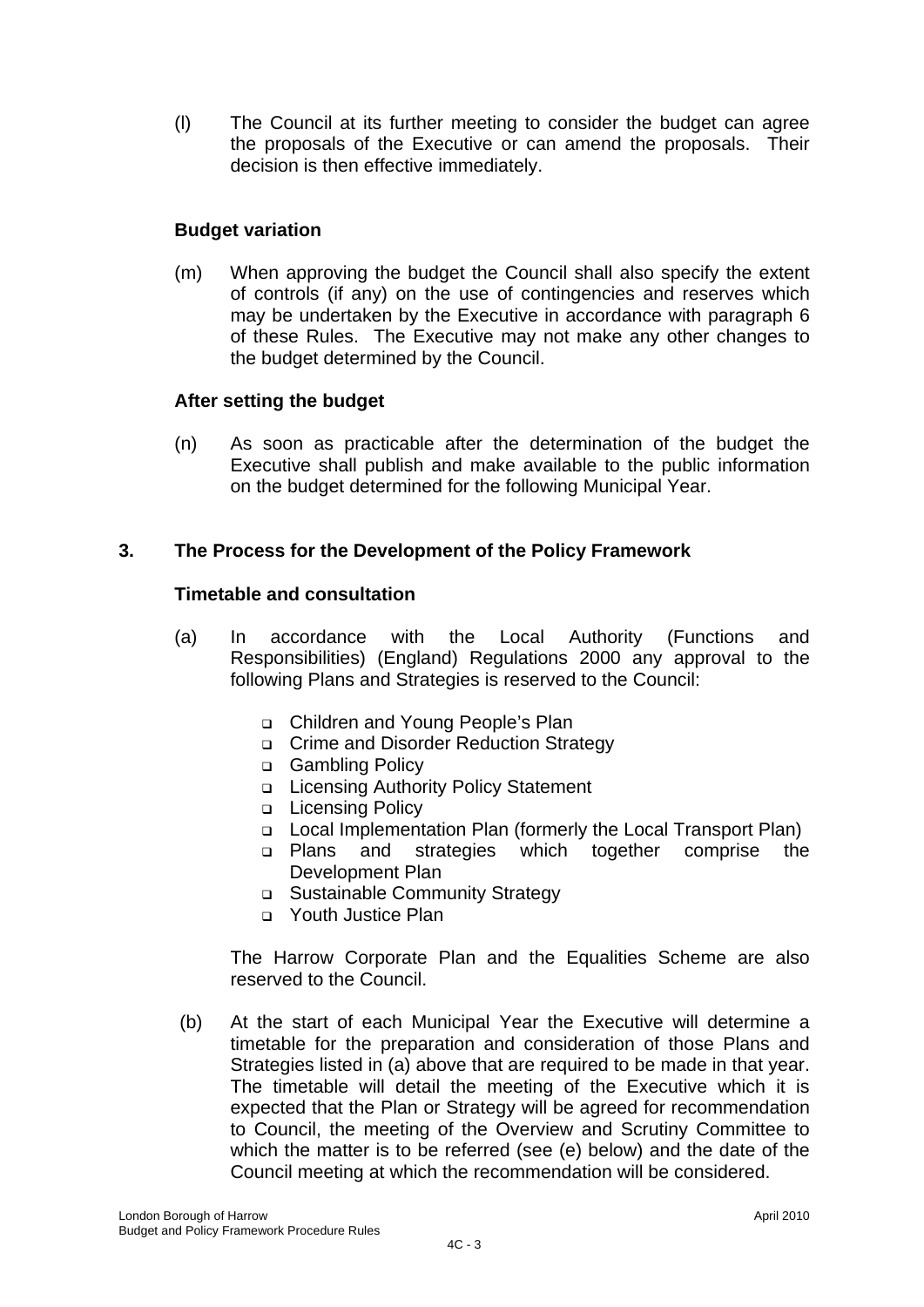- (c) The Executive shall arrange appropriate consultation on the proposed Plans and Strategies with local stakeholders and others as determined by the Executive. Details of the consultation process shall be included in the Forward Plan of the Authority.
- (d) Three of the Plans and Strategies listed in (a) above are known as Partnership Plans these are:

 Crime and Disorder Reduction Strategy Sustainable Community Strategy Youth Justice Plan

 These Plans and Strategies will be prepared with Harrow's Partners in the Partnership and will be referred to the relevant decision-making body in each of the agencies of the Steering Group of the Partnership.

## **Reference to the Overview and Scrutiny Committee**

(e) A copy of any proposed Plan or Strategy listed in Rule 3(a) above shall also be referred to the Overview and Scrutiny Committee in sufficient time for the proposals to be included in the agenda for a scheduled meeting of the Committee, and for the Committee to make a report or recommendations to the meeting of the Council that is to consider the Plan or Strategy concerned. The Council shall not agree a Plan or Strategy until the Overview and Scrutiny Committee has had the opportunity to consider the proposals, subject to the need for statutory deadlines to be met.

#### **Consideration by the Council**

- (f) The Council may:
	- adopt the proposals of the Executive;
	- amend them;
	- refer them back to the Executive for further consideration; or
	- substitute its own proposals in their place.
- (g) A decision of the Council to adopt the proposals comes into effect immediately.
- (h) A decision to amend, refer back or substitute the proposals shall come into effect after five clear working days from the day on which the Council meeting makes its decision, unless the procedure in (i) below is invoked by the Leader.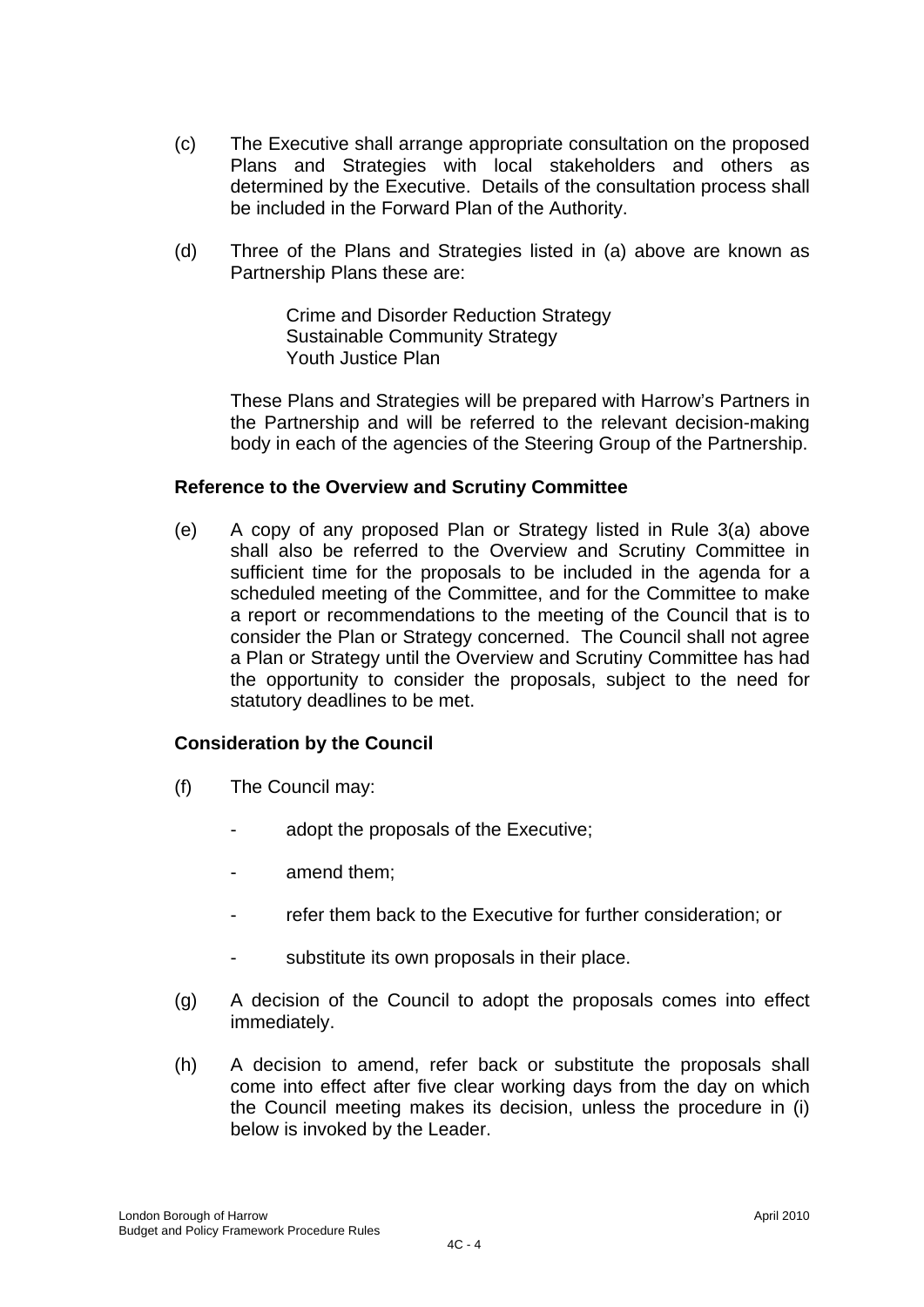- (i) In circumstances where the Plan or Strategy has been amended or substituted and before the expiry of the five clear working days period, the Leader of the Council may give notice to the Director of Legal & Governance Services that he/she objects to some or all of the amendments made by the Council. The decision of the Council shall not then come into effect until the completion of the procedure in subparagraph (j) below.
- (j) When the Leader of the Council gives notice under sub-paragraph (i) above to the Director of Legal & Governance Services or where the Council has decided to refer the matter back to the Executive for further consideration, the Director of Legal & Governance Services shall refer the matter to the next scheduled meeting of the Executive. The Executive may agree the proposals of the Council, reaffirm its original proposals, or make further amendments. The decision of the Executive shall then be referred back to the Council. The Council can agree the proposals of the Executive or amend the proposals. The decision reached by the Council then has immediate effect.

## **Variation**

(k) When approving any Plan or Strategy the Council shall also specify the extent of variation within the Plan or Strategy that may be undertaken by the Executive in accordance with paragraphs 7 of these Rules. The Executive may only make such other changes to a Plan or Strategy as have been agreed by the Council.

#### **After Council determination**

(l) After the Plan or Strategy has been determined by the Council the Executive shall publish and make available to the public information on the contents of the Plan or Strategy. The Plan or Strategy shall also be made available for public inspection and included on the Council web-site, and copies made available at reasonable cost.

# **4. Decisions Outside the Budget or Policy Framework**

- (a) Subject to the provisions of paragraph 6 (Virement), the Executive, individual members of the Executive, and any officers or joint arrangements discharging executive functions, may only take decisions, which are in accordance with the budget or policy framework. If any of these bodies or persons wishes to take a decision which is contrary to the policy framework or contrary to or not wholly in accordance with the budget approved by the Council, then that decision may (subject to paragraph 5 below) only be taken by the Council.
- (b) Any member of the Council or a Committee or sub-committee of the Council wishing to raise a question as to whether any decision made or likely to be made by the Executive is contrary to the policy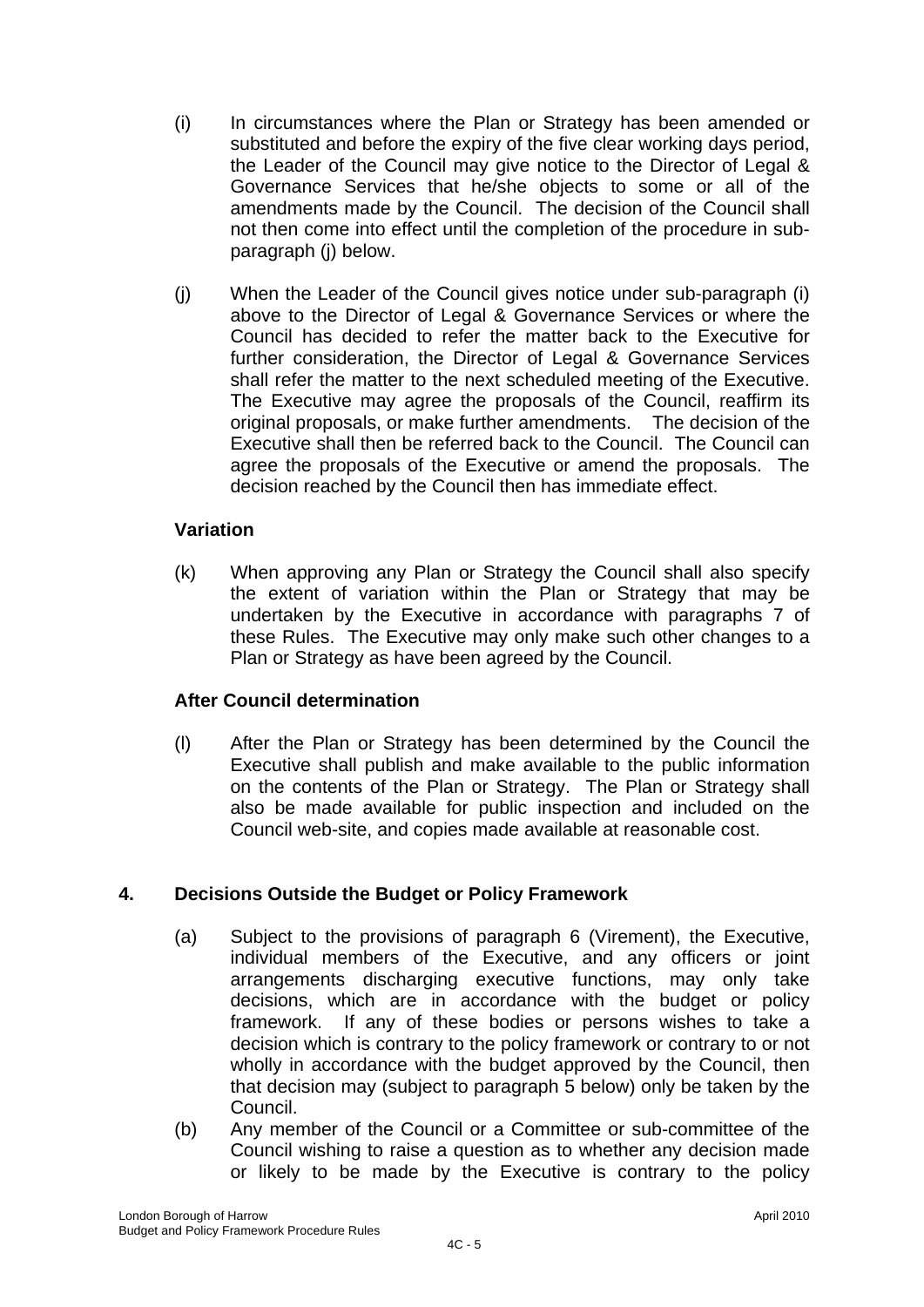framework or contrary to or not wholly in accordance with the budget, shall refer the question to the Monitoring Officer and/or the Chief Financial Officer as appropriate. If either of these officers considers that the decision made or likely to be made is contrary to the policy framework or contrary to or not wholly in accordance with the budget he, she or they shall immediately inform the Chair of the body making the decision or the individual making the decision. The decision may not then be implemented and must be referred to the Council for decision.

(c) The Monitoring Officer or Chief Financial Officer may conclude that a decision made or likely to be made is contrary to the policy framework or contrary to or not wholly in accordance with the budget without it first being raised by a Councillor, a Committee or sub-committee. They must then inform the relevant Chair or individual decision-taker and the decision may not then be implemented and must be referred to the Council for decision.

This Rule shall not apply where a decision has been taken within the exception permitted by Rule 5.

## **5. Urgent Decisions Outside the Budget or Policy Framework**

- (a) The Executive, individual member of the Executive or officers or joint arrangements discharging Executive functions may take a decision which is contrary to the policy framework or contrary to or not wholly in accordance with the budget, if the decision is a matter of urgency.
- (b) Such a decision on grounds of urgency may, however, only be taken:
	- $(i)$  if it is not practical to convene a quorate meeting of the full Council; and
	- (ii) if the Chair of the Overview and Scrutiny Committee or in his/her absence the Mayor, or in the absence of both, the Deputy Mayor, agrees in writing that the decision is a matter of urgency.
- (c) The reasons why it is not practical to convene a quorate meeting of the Council and the consent of the Chair of the Overview and Scrutiny Committee or Mayor or Deputy Mayor must be noted on the record of the decision.
- (d) Following the decision, the body or person taking the decision will report to the next meeting of the Council, explaining the decision, the reasons for it, and why it was treated as a matter of urgency.

#### **6. Virement**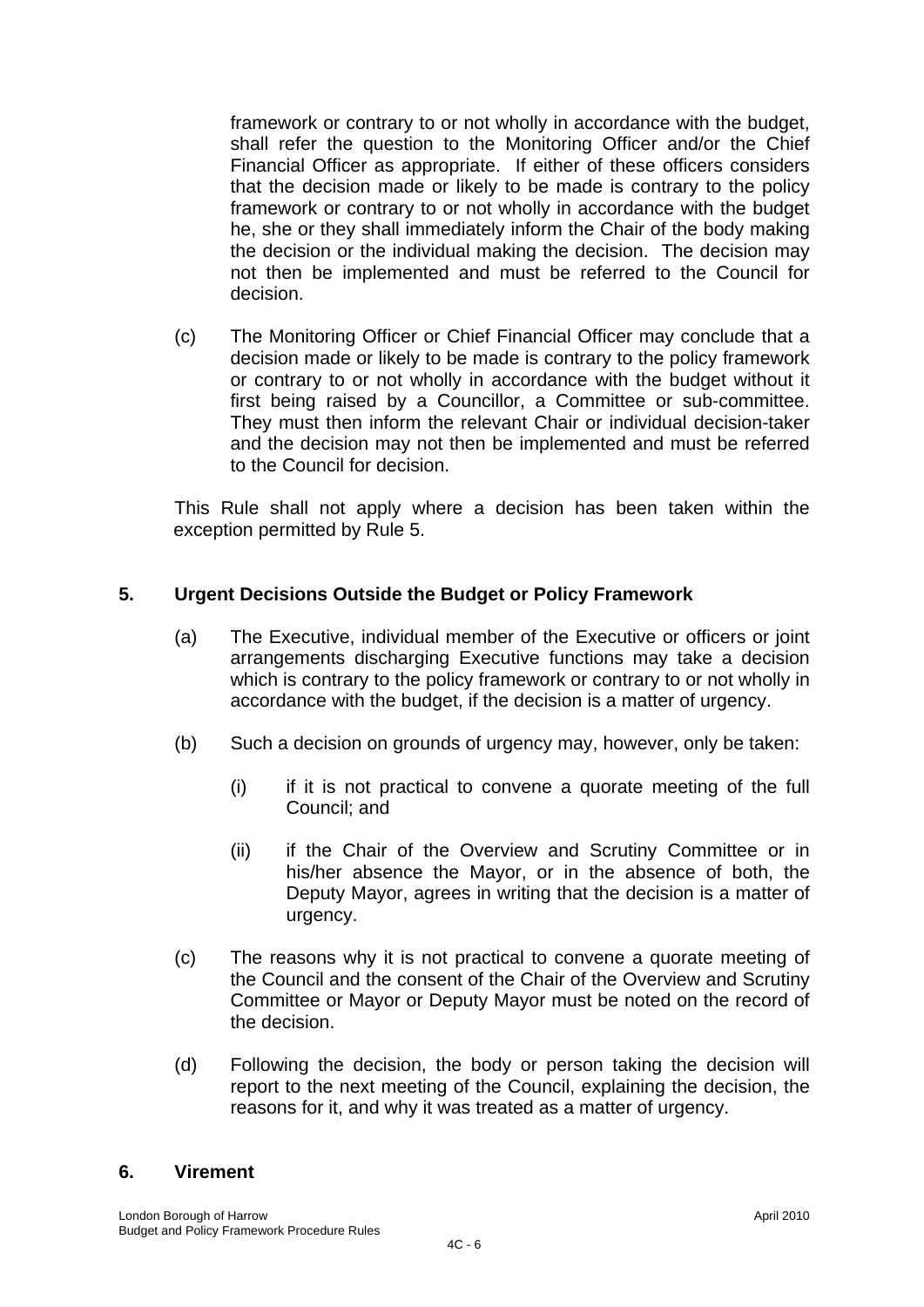## **The Virement Policy is contained within the Financial Regulations at Part 4K Section 3.**

## **7. In-year Changes to the Budget and Policy Framework**

No changes may be made to the budget or policy framework by the Executive, individual members of the Executive, or officers, or joint arrangements discharging Executive functions except those:-

- (i) which are necessary to ensure compliance with the law, ministerial direction or government guidance;
- (ii) in relation to the policy framework in respect of a policy which would normally be agreed annually by the Council following consultation, but where the existing policy document is silent on the matter under consideration.

#### **8. Call-In Decisions Outside the Budget or Policy Framework**

- (a) Where the Overview and Scrutiny Committee is of the opinion that an Executive decision would be, or if made is, contrary to the policy framework, or contrary to or not wholly in accordance with the Council's budget, then it shall seek advice from the Monitoring Officer and/or Chief Financial Officer.
- (b) In respect of functions, which are the responsibility of the Executive, the Monitoring Officer's report and/or Chief Financial Officer's report shall be sent to the Executive with a copy to every Member of the Council. Regardless of whether the decision is delegated or not, the Executive must meet to decide what action to take in respect of the officer's report and prepare a report to Council in the event that the Monitoring Officer or the Chief Financial Officer conclude that the decision was a departure from the Budget and Policy Framework, and to the Overview and Scrutiny Committee if the Monitoring Officer or the Chief Financial Officer conclude that the decision was not a departure from the Budget and Policy Framework.
- (c) If the decision has yet to be made, or has been made but not yet implemented, and the advice from the Monitoring Officer and/or the Chief Financial Officer is that the decision is, or would be contrary to, the policy framework or contrary to or not wholly in accordance with the budget, the Overview and Scrutiny Committee may refer the matter to Council. In such cases, no further action will be taken in respect of the decision or its implementation until the Council has met and considered the matter. At the meeting the Council will receive a report of the decision or proposals and the advice of the Monitoring Officer and/or the Chief Financial Officer. The Council may: